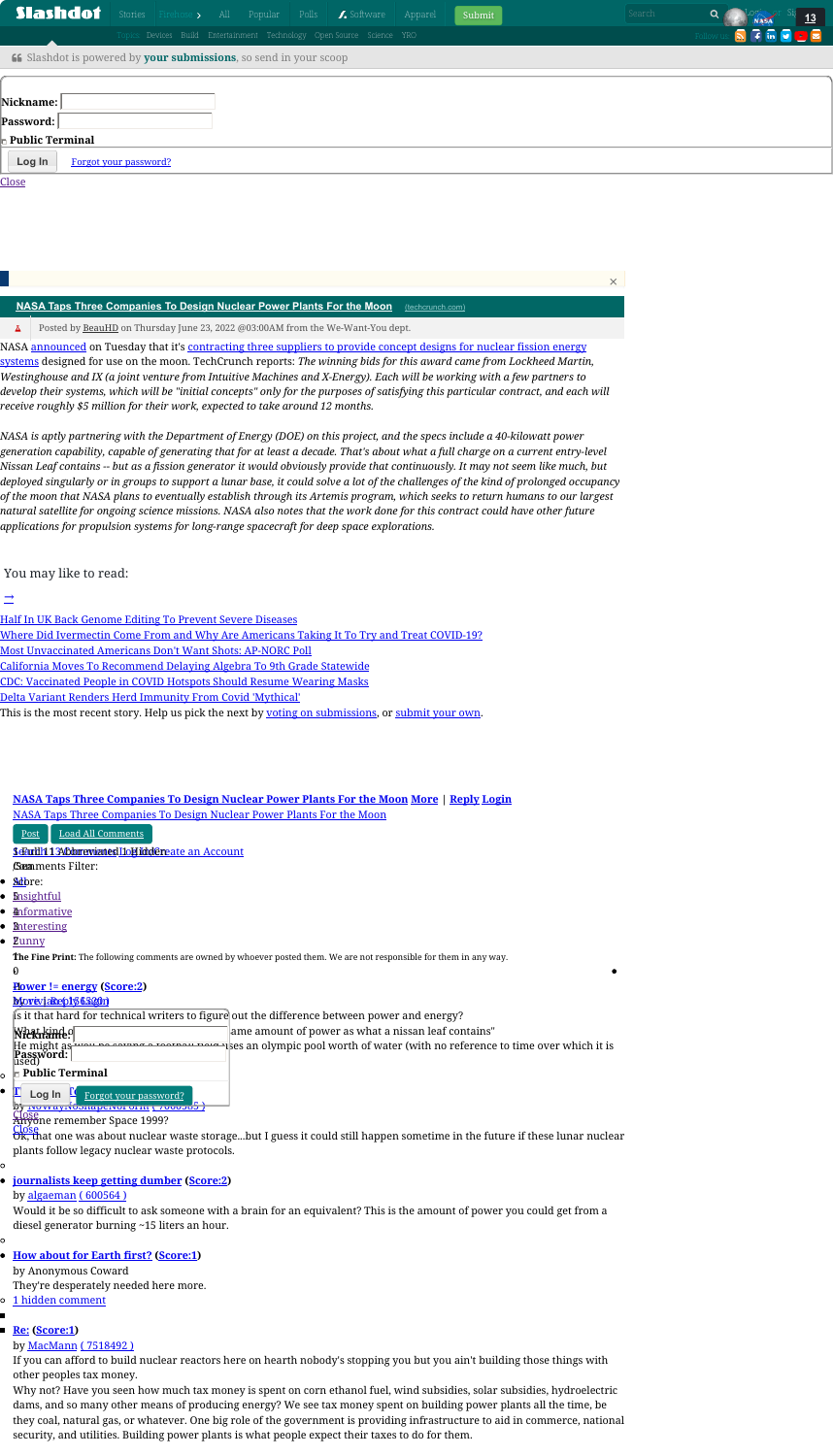## **Atomic [batteries](https://science.slashdot.org/comments.pl?sid=21586712&cid=62643880) [\(Score:2\)](https://science.slashdot.org/story/22/06/22/2237237/nasa-taps-three-companies-to-design-nuclear-power-plants-for-the-moon#)**

by [Xenna](https://slashdot.org/~Xenna) ( [37238](https://slashdot.org/~Xenna) ) Aren't good enough for this? [https://en.wikipedia.org/wiki/...](https://en.wikipedia.org/wiki/Atomic_battery) [wikipedia.org]

#### **[Re:](https://science.slashdot.org/comments.pl?sid=21586712&cid=62643908) [\(Score:2\)](https://science.slashdot.org/story/22/06/22/2237237/nasa-taps-three-companies-to-design-nuclear-power-plants-for-the-moon#)**

#### by [algaeman](https://slashdot.org/~algaeman) ( [600564](https://slashdot.org/~algaeman) )

Not for 40kW. This is intended to be a fairly permanent installation.

#### **[Re:](https://science.slashdot.org/comments.pl?sid=21586712&cid=62643922) [\(Score:1\)](https://science.slashdot.org/story/22/06/22/2237237/nasa-taps-three-companies-to-design-nuclear-power-plants-for-the-moon#)**

### by [MacMann](https://slashdot.org/~MacMann) ( [7518492](https://slashdot.org/~MacMann) )

An atomic battery uses the decay of radioactive isotopes as the source of power, what NASA wants is something that runs on nuclear fission.

Atomic batteries are fine when power demands are small, and the duration in which the power is needed is very long. For the scales of power and time considered here that might not work so well. It would be interesting to see someone work out the math on an atomic battery option and compare that to what NASA has in mind. One thing is to work out the best material for t

## **If it works on the moon then it works on [Earth.](https://science.slashdot.org/comments.pl?sid=21586712&cid=62643898) [\(Score:2\)](https://science.slashdot.org/story/22/06/22/2237237/nasa-taps-three-companies-to-design-nuclear-power-plants-for-the-moon#)**

### by [MacMann](https://slashdot.org/~MacMann) ( [7518492](https://slashdot.org/~MacMann) )

Seeing an article about putting nuclear reactors on the moon reminded me of a TED Talk I saw some time ago: [https://www.ted.com/talks/kirk...](https://www.ted.com/talks/kirk_sorensen_thorium_an_alternative_nuclear_fuel/transcript) [ted.com]

In the talk is Kirk Sorensen talking about the energy needs of a human colony on the moon, and the challenges faced in getting that energy. On the moon people would need energy for heat, light, cooling, food production and preparation, processing of waste, and so much more. The challenges for getting energy on the moon is there is no wind for windmills. There's no

#### O

#### **[Re:](https://science.slashdot.org/comments.pl?sid=21586712&cid=62643956) [\(Score:2\)](https://science.slashdot.org/story/22/06/22/2237237/nasa-taps-three-companies-to-design-nuclear-power-plants-for-the-moon#)**

#### by [Askmum](https://slashdot.org/~Askmum) ( [1038780](https://slashdot.org/~Askmum) )

Even if we would get this to work (thorium reactors have been in research for decades but nothing commercialy viable has come from it), the risk of making a small nuclear power package are immense. The smaller you make it, the easier it gets to transport it. Or to steal it.

Do we really need to worry not only about the nuclear waste, but also about what people that are not so friendly to your government might do with it (and there is lots of domestic terrorism in the US). Reactors like this need to be as he

### **Re: If it [works](https://science.slashdot.org/comments.pl?sid=21586712&cid=62643976) on the moon then it works on Earth [\(Score:1\)](https://science.slashdot.org/story/22/06/22/2237237/nasa-taps-three-companies-to-design-nuclear-power-plants-for-the-moon#)** by [flyingfsck](https://slashdot.org/~flyingfsck) ( [986395](https://slashdot.org/~flyingfsck) )

Ah yes, the Sloshdat Thorium trope. A Thorium reactor is a Uranium reactor and has all the problems of a Uranium reactor, plus a few more due to starting up with Thorium.

#### **[Wot?](https://science.slashdot.org/comments.pl?sid=21586712&cid=62643962) [\(Score:3\)](https://science.slashdot.org/story/22/06/22/2237237/nasa-taps-three-companies-to-design-nuclear-power-plants-for-the-moon#)**

by [nospam007](https://slashdot.org/~nospam007) ( [722110](https://slashdot.org/~nospam007) ) [\\*](https://science.slashdot.org/faq/subscriptions.shtml#subscription_other_advantages) on Thursday June 23, 2022 @05:16AM [\(#62643962\)](https://science.slashdot.org/comments.pl?sid=21586712&cid=62643962) In case of an accident, they'll let contaminated water into the Mare Tranquillitatis? All the Moon-fish will die.

[Reply](https://science.slashdot.org/comments.pl?sid=21586712&op=Reply&threshold=1&commentsort=0&mode=thread&pid=62643962) to This [Share](https://science.slashdot.org/story/22/06/22/2237237/nasa-taps-three-companies-to-design-nuclear-power-plants-for-the-moon#)

[twitter](https://twitter.com/intent/tweet?text=Wot?%20by%20nospam007%20%40slashdot%20https://science.slashdot.org/comments.pl?sid=21586712&cid=62643962) [facebook](https://www.facebook.com/sharer/sharer.php?u=https://science.slashdot.org/comments.pl?sid=21586712&cid=62643962)

Flag as [Inappropriate](https://science.slashdot.org/comments.pl?sid=21586712&op=flag&threshold=1&commentsort=0&mode=thread&pid=62643962)

Ō

# **[Related](https://science.slashdot.org/story/22/06/22/2237237/nasa-taps-three-companies-to-design-nuclear-power-plants-for-the-moon) Links Top of the: [day,](https://science.slashdot.org/story/22/06/22/2237237/nasa-taps-three-companies-to-design-nuclear-power-plants-for-the-moon) [week,](https://science.slashdot.org/story/22/06/22/2237237/nasa-taps-three-companies-to-design-nuclear-power-plants-for-the-moon) [month.](https://science.slashdot.org/story/22/06/22/2237237/nasa-taps-three-companies-to-design-nuclear-power-plants-for-the-moon)**

- 676 commentsWhere Did [Ivermectin](https://science.slashdot.org/story/21/09/02/037243/where-did-ivermectin-come-from-and-why-are-americans-taking-it-to-try-and-treat-covid-19?sdsrc=popbyskidbtmprev) Come From and Why Are Americans Taking It To Try and Treat COVID-19?
- 657 commentsMost [Unvaccinated](https://science.slashdot.org/story/21/07/23/1552241/most-unvaccinated-americans-dont-want-shots-ap-norc-poll?sdsrc=popbyskidbtmprev) Americans Don't Want Shots: AP-NORC Poll
- **639 comments California Moves To [Recommend](https://science.slashdot.org/story/21/11/24/001231/california-moves-to-recommend-delaying-algebra-to-9th-grade-statewide?sdsrc=popbyskidbtmprev) Delaying Algebra To 9th Grade Statewide**
- 600 commentsCDC: [Vaccinated](https://science.slashdot.org/story/21/07/27/1945250/cdc-vaccinated-people-in-covid-hotspots-should-resume-wearing-masks?sdsrc=popbyskidbtmprev) People in COVID Hotspots Should Resume Wearing Masks
- 520 commentsDelta Variant Renders Herd [Immunity](https://science.slashdot.org/story/21/08/11/1448244/delta-variant-renders-herd-immunity-from-covid-mythical?sdsrc=popbyskidbtmprev) From Covid 'Mythical' **[next](https://science.slashdot.org/firehose.pl?op=view&id=?sdsrc=nextbtmnext)**

This is the most recent story. Help us pick the next by voting on [submissions,](https://slashdot.org/recent) or [submit](https://slashdot.org/submission) your own.



Half In UK Back Genome Editing To Prevent Severe [Diseases](https://news.slashdot.org/story/22/06/22/2129213/half-in-uk-back-genome-editing-to-prevent-severe-diseases?sdsrc=prevbtmprev) 10 comments



[Post](https://science.slashdot.org/comments.pl?sid=21586712&op=reply&threshold=1&commentsort=0&mode=thread&pid=)

Get more [comments](https://science.slashdot.org/story/22/06/22/2237237/nasa-taps-three-companies-to-design-nuclear-power-plants-for-the-moon#)

13 of 13 loaded [Submit](https://science.slashdot.org/submit) Story

Lead me not into temptation... I can find it myself.

#### [FAQ](https://slashdot.org/faq)

**Story [Archive](https://slashdot.org/archive.pl)** 

Hall of [Fame](https://slashdot.org/hof.shtml)

[Advertising](https://slashdotmedia.com/advertising-and-marketing-services/)

[Terms](https://slashdotmedia.com/terms-of-use/)

Privacy [Statement](https://slashdotmedia.com/privacy-statement/)

[About](https://slashdot.org/faq/slashmeta.shtml)

**[Feedback](mailto:feedback@slashdot.org)** 

[Mobile](https://science.slashdot.org/story/22/06/22/2237237/nasa-taps-three-companies-to-design-nuclear-power-plants-for-the-moon#) View

[Blog](https://slashdot.org/blog)

Privacy [Choices](https://science.slashdot.org/story/22/06/22/2237237/nasa-taps-three-companies-to-design-nuclear-power-plants-for-the-moon#)

Trademarks property of their respective owners. Comments owned by the poster. Copyright © 2022 SlashdotMedia. All Rights Reserved. ×

# **Exercise Your Consumer Rights**